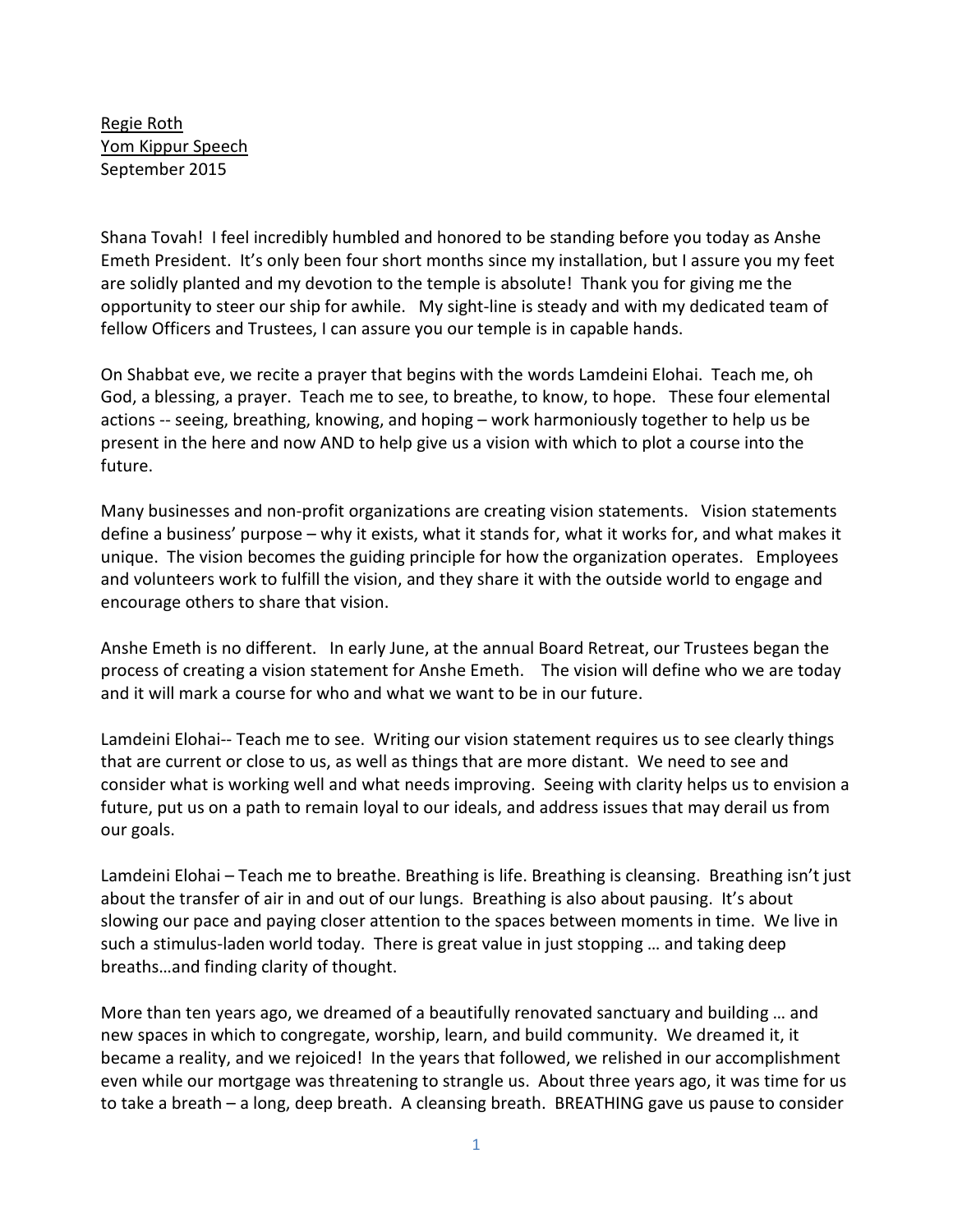what Anshe Emeth could be, if only we could lift the tremendous weight that was bearing down on us! With devoted lay and professional leaders and a loving, generous membership behind us, we released the albatross that was our mortgage and a bright, fresh, and exciting future for ourselves, our children, and our grandchildren was revealed! We have already made substantial payments toward the mortgage, so much so that our monthly payment is lower by almost half---dropping from \$11,000 to \$6,000. Our mortgage will be paid off in the next four years, not in twenty or thirty or more as was once presumed. We continue to make large payments toward principal as pledges are paid and we are able to re-amortize the remaining mortgage each year. Just as we start each New Year with a clean slate, so did we wipe the Anshe Emeth slate clean with the success that we made of L'hibanot. I am incredibly proud of all of us!

Lamdeini Elohai – teach me to know. To know is to understand something or to have a complete idea or skill. We gain knowledge through our learning, our experiences, and our mistakes. When we've mastered something we are able to impart it to others so that they can know too. Knowledge is power if we use it in the right ways. For penning our vision statement, knowledge is paramount.

Here's what we know. Synagogues all over our nation are falling on hard times. Memberships are aging. Demographics are changing and young Jewish families are not affiliating with synagogues as they have in the past. Temple members who are struggling to afford full dues are forced to leave because their temple cannot afford to carry them. Other temples are losing members to disinterest because they cannot provide stimulating programming to keep members interested and involved. With reduced memberships and therefore reduced dues, some temples cannot pay for full time clergy or support a religious school. Some congregations are even closing their doors, BUT NOT AT ANSHE EMETH! We are a vibrant community and we continue to attract new members. In any given week, one-thousand Anshe Emeth members are using our building for praying, learning, programming, and committee work. Our Gan preschool now has 31 children enrolled, where just 2 years ago, there were only 7 and our lay leaders feared having to close its doors. Our congregation sends more high school juniors to Israel for a semester of learning with the Eisendrath International Exchange program (or EIE as it is fondly referred to) than any other synagogue in our nation. Our Religious School has a brand new dynamic curriculum and an interactive white board in each classroom which brings the outside world in. Our generous members donate over \$100,000 to the annual appeal each year to bridge the gap between our dues revenue and our operating expenses. If you have not yet made your pledge to the annual appeal, please join my husband Jeff and me, the Officers and Trustees, and your fellow congregants and make your pledge for 5776.

So you see, we are not laboring or struggling, we are thriving!! This is what we know.

With all of this goodness going on at Anshe Emeth, what do I know as your President? I know that we are in a period of strength right now which gives us the unique opportunity to look inward to reflect on what we can do to keep ourselves current and relevant. With the belief that we need to brand ourselves, we now have a refreshed logo with a new design and new colors thanks to Alan Brooks. We have a completely new website which launched just three days ago. Take a look, it is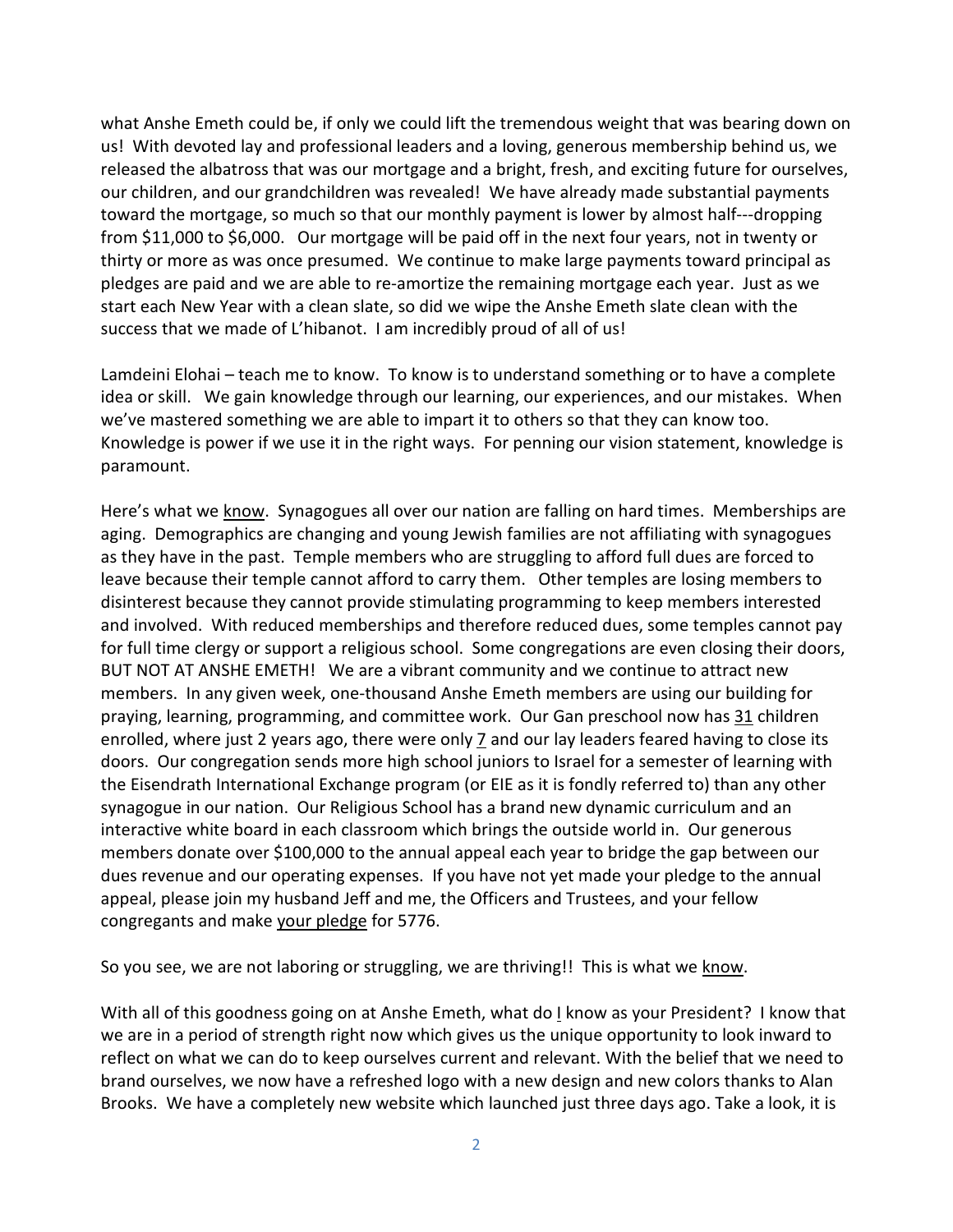outstanding! We have Laura Gordon, Alan Brooks, Heather Kibel, Rabbi Bazeley and a team of volunteers to thank for designing, creating, and writing the text for the site. We also have a growing social media presence. Please like us on Facebook.

We have three new committees that are already alive with energy. The first is a Communications Committee which will work to make Anshe Emeth more visible to the community-at-large. Our new communications committee, co-chaired by Randi Friedman and Tracy Fink, will use every opportunity to share our story and promote our activities instead of letting those opportunities slip by.

The Resource Development committee is new here as well. Co-chaired by David Levine and Susan Kohn, the committee will create a time-line of special events and projects that will help us close the budget gap each year. The committee will also ensure that volunteers are in place and offered support while planning these events and projects.

And finally, our new Tikkun Olam committee is being co-chaired by Fred Kaimann and Robert Stern and will be working to help us fulfill our personal and communal commitment to the repair of the world, seeking justice in our home towns, counties, state, country, Israel and world.

This is our temple, collectively. It's mine, it's yours, it's ours. I encourage you to find a committee whose work sparks an interest inside you. Check out our beautiful Program Book for more information about every exciting opportunity we offer at Anshe Emeth and feel free to join us at an upcoming planning meeting. We welcome and encourage your ideas, in fact we are eager to hear them!

Lamdeini Elohai -- Teach me to hope -- To hope is to cherish a desire with great anticipation and expectation. Hope is about our dreams and aspirations. Hope is about envisioning what can be and what we wish it to be. Our hope is in the hands of our future leaders.

Here at Anshe Emeth, we have something that other synagogues only dream of. At any given time, we have a President in place and we know who our next two Presidents will be. This is unheard of in other temples and they envy what we have created. The truth is, our lay leaders want to serve, they are honored to serve. They are waiting to serve. To help us in achieving a continuation of this effort, we developed a program that is also rare in Synagogue life. We call it The Joshua Project and we developed it three years ago. The Joshua Project is a leadership training program that helps us achieve depth in our leadership pool by grooming our synagogue's future lay leaders. We have a compelling curriculum and the class meets twice a month for ten sessions. So far, more than 50 congregants have participated in the program, and this fall we will welcome our fourth cohort. Past participants have gone on to hold positions of leadership at Anshe Emeth to include fundraising coordinators, committee chairs, Trustees, and Officers. We place our trust and hope in them to guide us and help shape our future.